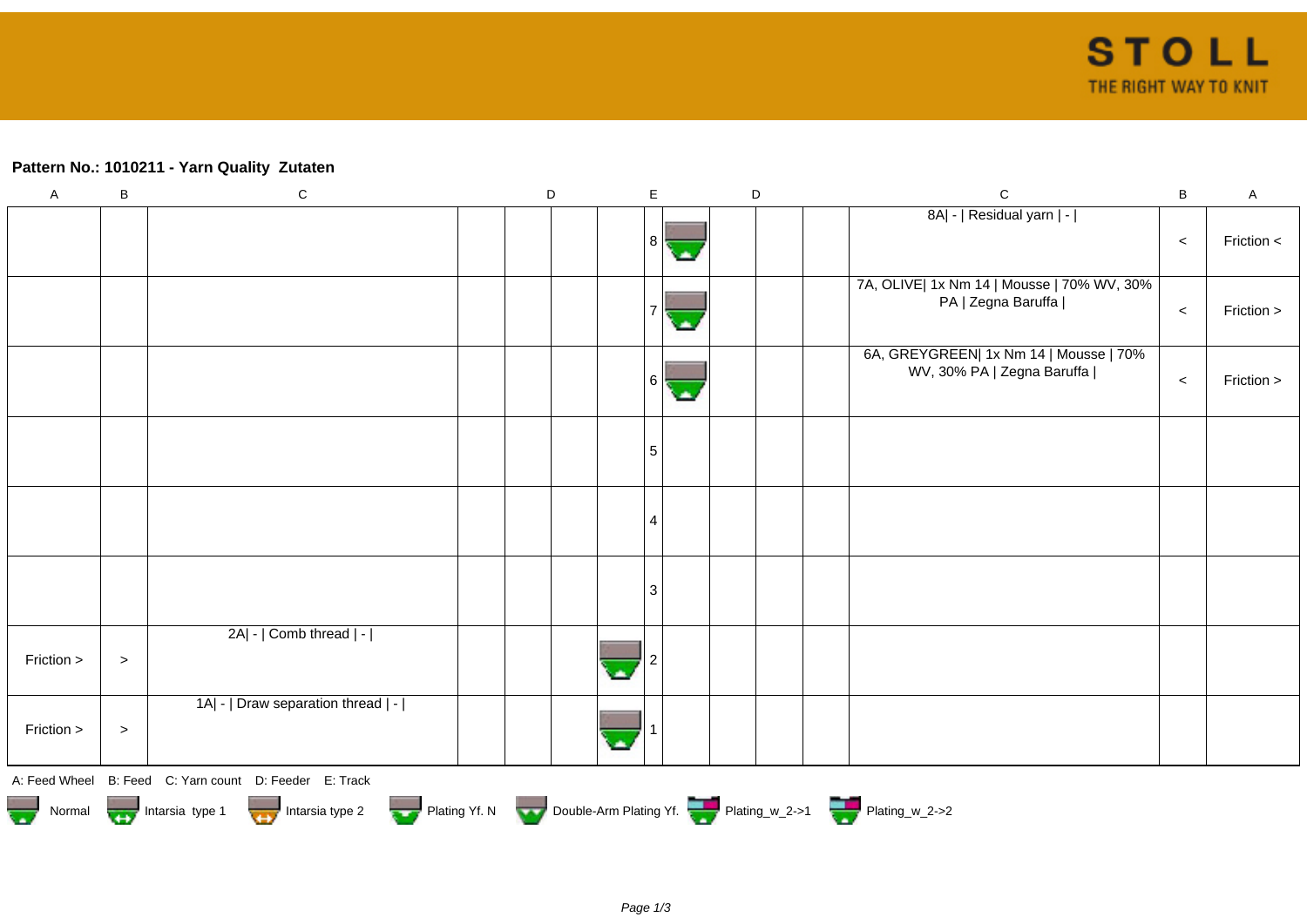## **Pattern No.: 1010211 - Yarn Quality Strickteil(e)**

| $\boldsymbol{\mathsf{A}}$                                                                                    | B     | ${\bf C}$                                              | D |  | E. |  | D |  | $\mathsf{C}$                                                                   | $\, {\bf B}$ | A              |
|--------------------------------------------------------------------------------------------------------------|-------|--------------------------------------------------------|---|--|----|--|---|--|--------------------------------------------------------------------------------|--------------|----------------|
|                                                                                                              |       |                                                        |   |  | 8  |  |   |  | 8A  -   Residual yarn   -                                                      | $\,<$        | Friction <     |
|                                                                                                              |       |                                                        |   |  |    |  |   |  | 7A, OLIVE  1x Nm 14   Mousse   70% WV, 30%<br>PA   Zegna Baruffa               | $\,<\,$      | Friction >     |
|                                                                                                              |       |                                                        |   |  | 6  |  |   |  | 6A, GREYGREEN  1x Nm 14   Mousse   70%<br>WV, 30% PA   Zegna Baruffa           | $\prec$      | Friction >     |
|                                                                                                              |       |                                                        |   |  | 5  |  |   |  | 5A, BEIGE  1x Nm 33   Mastev   57% PA, 30%<br>WP, 13% WV   Millefili (Bluring) | $\prec$      | Friction $\lt$ |
|                                                                                                              |       |                                                        |   |  |    |  |   |  | 4A, DARK BROWN  1x Nm 36/2   Breton   100%<br>WV   Botto Poala                 | $\prec$      | Friction <     |
|                                                                                                              |       |                                                        |   |  | 3  |  |   |  | 3A, OLIVE  1x Nm 14   Mousse   70% WV, 30%<br>PA   Zegna Baruffa               | $\prec$      | Friction >     |
| Friction >                                                                                                   | $\,>$ | 2A  -   Comb thread   -                                |   |  |    |  |   |  |                                                                                |              |                |
| Friction >                                                                                                   | $\,>$ | 1A   -   Draw separation thread   -                    |   |  |    |  |   |  |                                                                                |              |                |
|                                                                                                              |       | A: Feed Wheel B: Feed C: Yarn count D: Feeder E: Track |   |  |    |  |   |  |                                                                                |              |                |
| Intarsia type 1 Intarsia type 2 Plating Yf. N Double-Arm Plating Yf. Plating_w_2->1 Plating_w_2->2<br>Normal |       |                                                        |   |  |    |  |   |  |                                                                                |              |                |